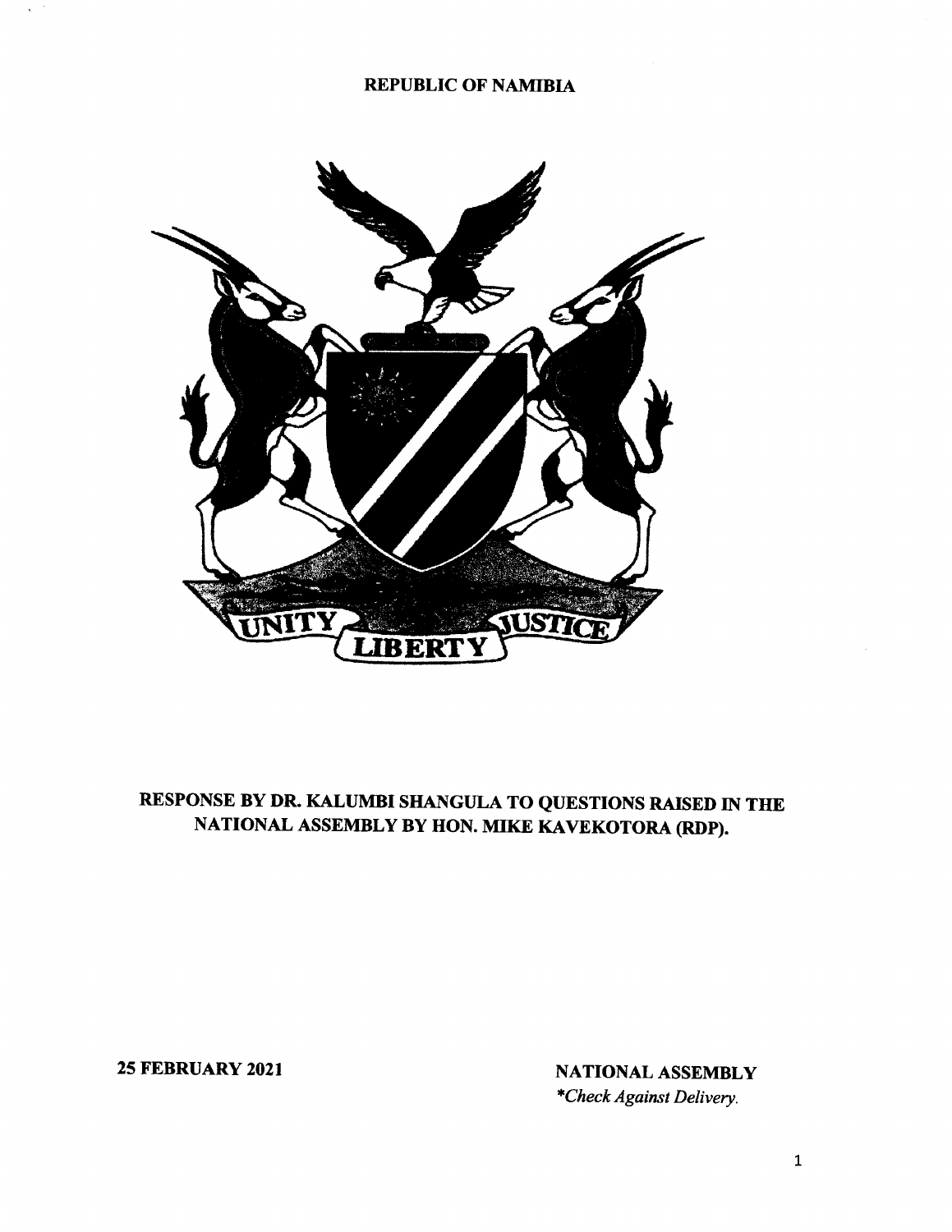# Hon Speaker Hon Members

Thank you for granting me the opportunity to take the floor in order to respond to the questions put to me by the Hon Mike Kavekotora of RDP. Most of the information related to Covid-19 vaccine was shared in this House during my Ministerial Statement last week as well as during the 25 Covid-19 Public Briefing yesterday at State House. I will nonetheless respond to the questions in the order that they were put.

*Question* 1: *Can the Minister enlighten this house about the process that your Ministry went through to acquire the vaccine that is to be used in Namibia?*

The following progress has been made:

- 1. Firstly, National COVID-19 Vaccine Taskforce was established in August 2020, with clear Terms of References.
- 2. Cabinet approved funding for Namibia's participation in the COYAX Facility. This commitment amounts to N\$193,014, 360 to procure 1,016,400 doses of the vaccine for 508,200 persons (for 2 doses per person) or 20% of the population.
- 3. Namibia signed a Purchase Agreement to obtain doses of the COVID-19 vaccine from the COYAX Facility on 5 November 2020.
- 4. An upfront payment of 15% was made from Bank of Namibia to GAVI, on 8 December 2020, amounting to USD\$1 626 240 or N\$ 29 272 320).
- 5. A Financial Guarantee for settlement of the remaining amount of USD\$9 096 780 or N\$163 742040 was submitted to GAVI on the 16 December 2020.
- 6. In January 2021, the Namibia Medicines Regulatory Council developed and published Guidelines for the regulatory approval process of pharmaceutical products, including COVID-19 vaccines.
- 7. The Ministry developed a costed National COVID-19 Deployment and Vaccination Plan, which received approval by WHO. The WHO rates it as one of the best, giving recognition to our professionals who drafted this Plan. It has been recommended as a template to be used by countries that have yet to complete their plans.
- 8. The Scientific and Clinical Evaluation Team, under the National COVID-19 Vaccines Taskforce reviewed data from WHO, other stringent regulatory authorities (SRAs) and ongoing clinical trials that have informed the national plans.
- 9. Namibia has submitted a vaccine allocation form to COY AX Facility for ordering of the first tranche of vaccine.
- 10. A vaccine allocation form has also been submitted to the African Medical Supply Platform under the auspices of the African Union.
- 11. Engagement with manufactures and other countries through their diplomatic missions in Namibia to secure additional doses of vaccines has been done. China and India have pledged donations of vaccines to Namibia.
- 12. Stakeholders and private sector consultations to explore additional avenues to secure resources for the deployment of the vaccine have taken place.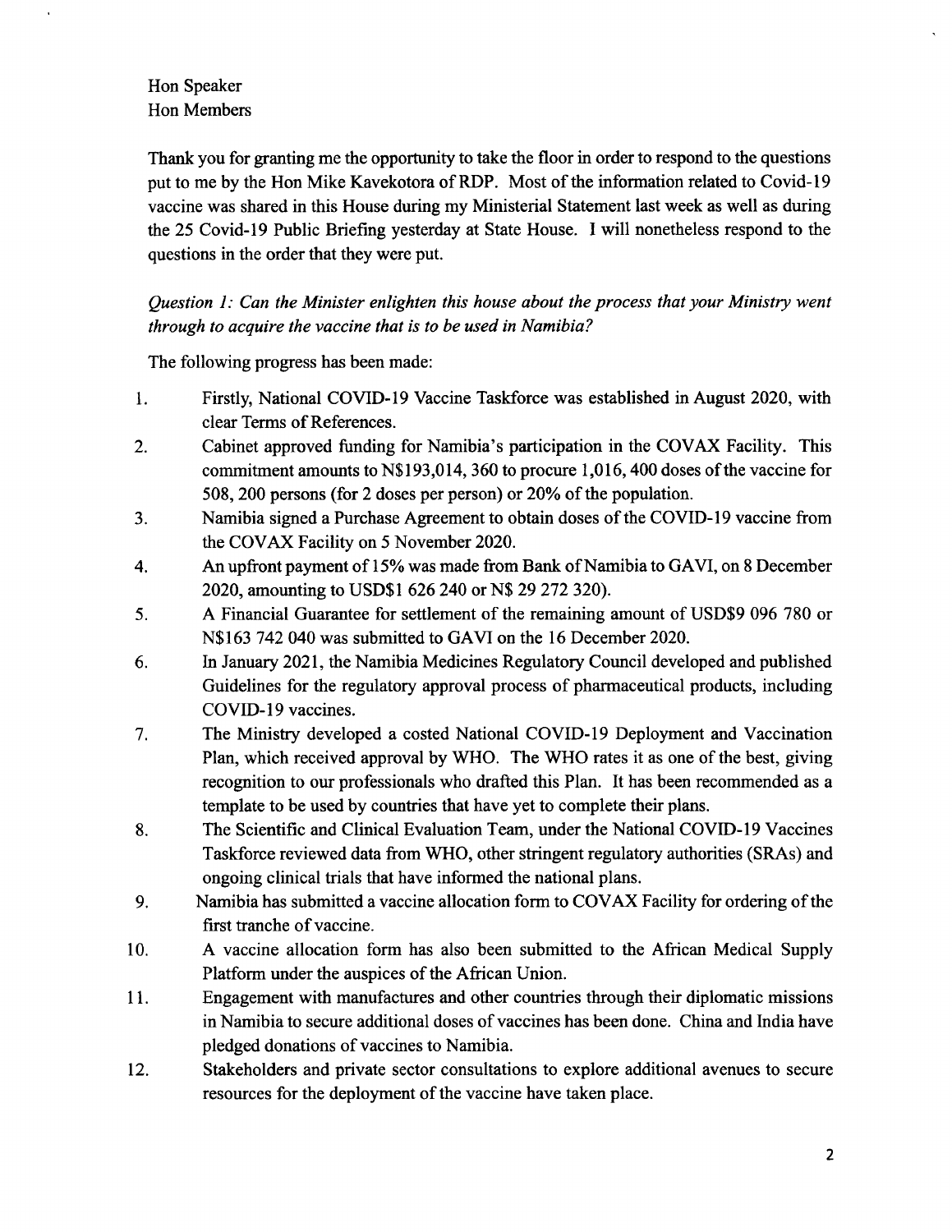# *Question* 2: *What scientific investigation was done in Namibia to ensure we acquire the right vaccine and who conducted the investigation?*

Scientific investigation in this regard is the mandate of the Namibia Medicines Regulatory Council (NMRC). The NMRC is responsible for ensuring that medicines produced or imported into the country for human or animal use are safe and efficacious and of acceptable quality, among other things. This scientific investigation entails:

- Review of dossiers from the manufacturers,
- Review of scientific data and clinical trials,
- Review of approval report for emergency use listing from the WHO, and
- Review of reports from stringent regulatory authorities that are aligned with NMRC.

Although Namibia currently does not have the laboratory capacity to evaluate for vaccine effectiveness, the country has just entered into a bilateral agreement with Botswana to share data on effectiveness studies. However, plans are underway to establish genome sequencing capability to detect possible variants in the Namibian population. Results from these studies would also inform us on which vaccine product to choose.

#### *Question* 3: *What was the outcome of the scientific investigation?*

We are expecting the final pronouncement from the NMRC Council by end of this week.

#### *Question* 4. *How long will it take once vaccinated for one to be immuned from being infected?*

The body will take a couple of weeks before it develops immunity against Covid-19. In the interim a person who is exposed to the virus may still contract infection. Therefore it is important to continue to comply with public health measures even after vaccination.

# *Questions* 5 % 6. *How long does it take for a vaccinated person not to infect others? Once vaccinated, for how long does one stay immuned?*

A person who is vaccinated is expected to be protected from Covid-19 and therefore not infective. The vaccine does not infect that individual with the virus. Subsequently that person is not able to infect others. If there is a failure of vaccine, and the person get infected, he or she can infect others in the same way any unvaccinated person would infect another person.

The phenomenon of immunity is a complex one. The duration of immunity from available vaccines is not yet fully known. However, some studies indicate that immunity could last for 3 to 6 months. Cellular immunity, however, is thought to last for longer than this. It is important to note that the emergence of variants may also influence this immunity to the point where people would have to get vaccinated frequently as with the seasonal influenza vaccines.

In conclusion, a concern was expressed that the vaccines against Covid-19 took a short period to be developed. This should not be a concern. It should be a celebration of the advancement in the medical science and technology. The platforms on which the vaccines were developed have been long in existence. What happened was the adaption of these platforms to the development of the Covid-19 vaccines.